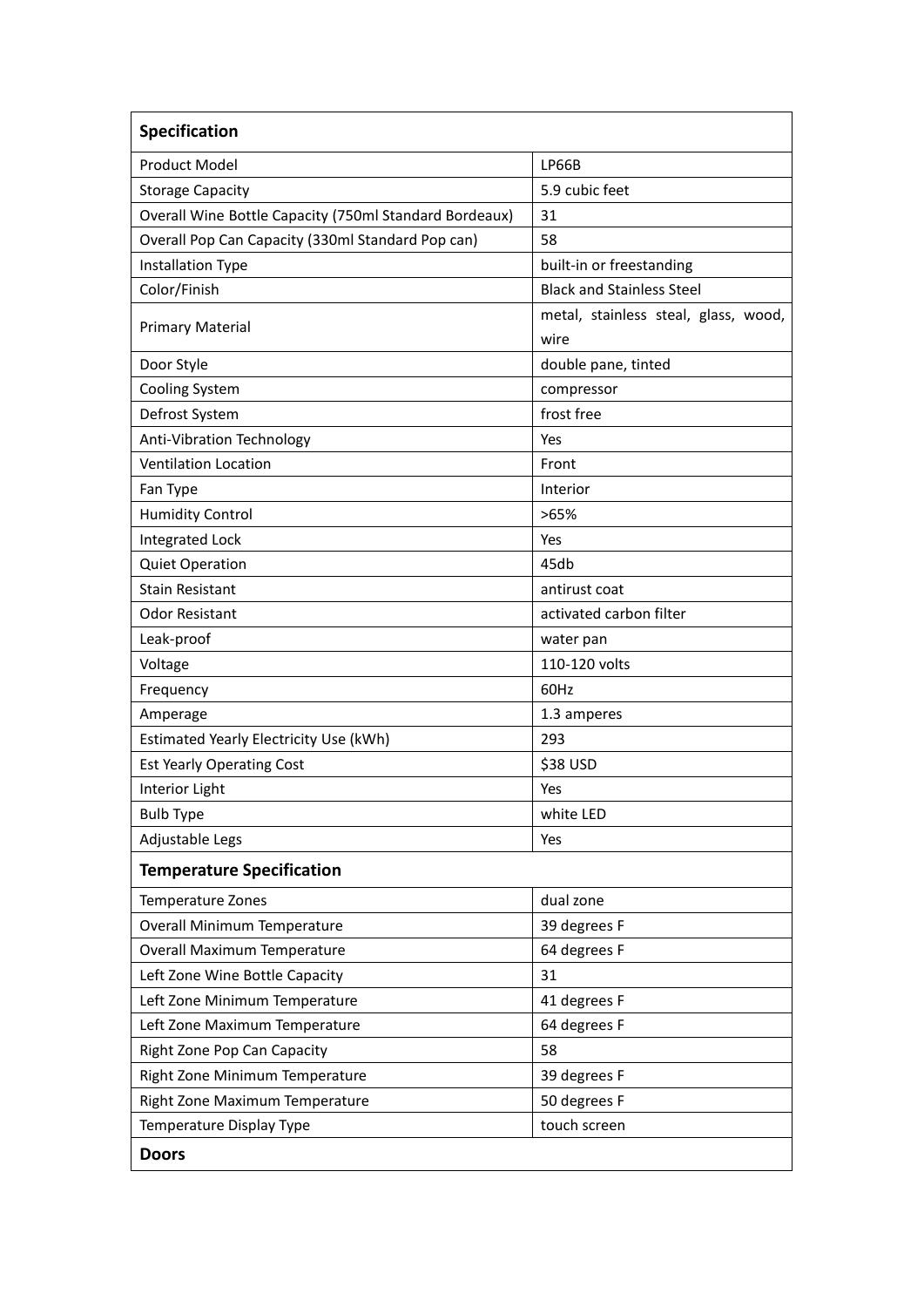| Door Handle Design                           | external                                  |
|----------------------------------------------|-------------------------------------------|
| Door Swing Orientation                       | dual door                                 |
| Number of Doors                              | $\overline{2}$                            |
| Door Material                                | tempered glass                            |
| <b>Door Material Details</b>                 | tinted double pane                        |
| Door Color/Finish                            | stainless steel                           |
| Door Opening Degree to Slide out Shelves     | $>100^\circ$                              |
| <b>Shelves</b>                               |                                           |
| Adjustable Shelves to different heights      | No                                        |
|                                              | 5 full shelves + 2 half shelf in the left |
| <b>Number of Shelves</b>                     | zone; 3 wire shelf $+ 1$ wire basket in   |
|                                              | the right zone                            |
| <b>Shelve Material</b>                       | glass, iron                               |
| Shelves slide out degree                     | 75%                                       |
| Full shelve size (Width x Depth x Height)    | 12.4x17.5x1.0inches                       |
| Half shelve size (Width x Depth x Height)    | 12.4x12.8x1.0inches                       |
| Wire shelve size (Width x Depth x Height)    | 12.2x17.3x1.4inches                       |
| Wire basket size (Width x Depth x Height)    | 12.6x10.6x6.3inches                       |
| <b>Certifications Listings&amp;Approvals</b> |                                           |
| <b>ETL Listed</b>                            | Yes                                       |
| ISO 9001 Certified                           | Yes                                       |
| <b>Unit Dimension and Weight</b>             |                                           |
| Overall Height - Top to Bottom               | 34.4 inches                               |
| Overall Width - Side to Side                 | 29.5 inches                               |
| Overall Depth - Front to Back                | 25.3 inches                               |
| Depth - Excluding Handles                    | 23.6 inches                               |
| Interior Height - Top to Bottom              | 28.0 inches                               |
| Interior Width - Side to Side                | 25.6 inches                               |
| Interior Depth - Front to Back               | 20.1 inches                               |
| Door Height - Top to Bottom                  | 27.4 inches                               |
| Door Width - Side to Side                    | 14.8 inches                               |
| Door Depth - Front to Back                   | 1.1 inches                                |
| Depth With Door Open at 90 Degrees           | 39.1 inches                               |
| Cutout Width - Side to Side                  | 30.3 inches                               |
| Cutout Depth - Front to Back                 | 24.8 inches                               |
| Cutout Height - Top to Bottom                | 34.8 inches                               |
| Overall Product Weight Net Weight            | 127.9 Lbs                                 |
| Shipping Weight with Panel                   | 143.3 Lbs                                 |
| Shipping Height - Top to Bottom with Panel   | 40.7 inches                               |
| Shipping Width - Side to Side                | 31.9 inches                               |
| Shipping Depth - Front to Back               | 27.2 inches                               |
| <b>Installation and Usage</b>                |                                           |
| <b>Installation Required</b>                 | No                                        |
|                                              |                                           |